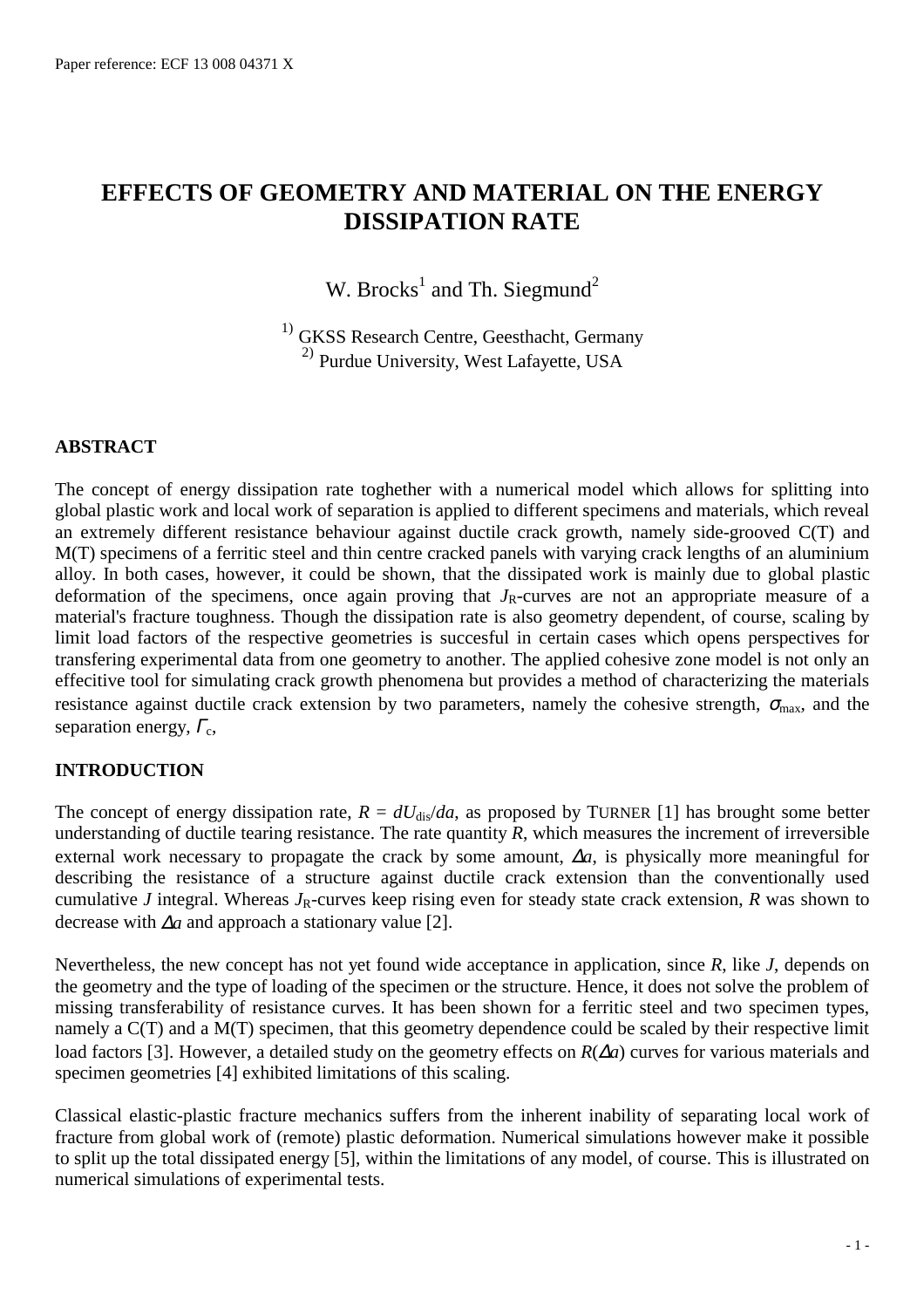#### **DEFINITION AND EVALUATION OF** *R*

Since GRIFFITH's considerations on rupture in solids the "energy approach" to fracture phenomena has become one of two supporting legs of fracture mechanics. It is based on the material independent law of conservation of energy which under quasistatic conditions, is written down for an incremental process between times *t* and *t*+ $\Delta t$  involving a crack extension of area  $\Delta A = \tilde{A} \Delta t$  as

$$
W_{\xi_x} = L \xi_{\text{H}} + L \xi_{\text{H}} + L \xi_{\text{sep}}\,,\tag{1}
$$

where  $W_{\text{ex}}$  is the work done by external forces,  $U_{\text{el}}$  and  $U_{\text{pl}}$  are the elastic and plastic part of the deformation energy, and  $U_{\text{sep}}$  is the "work of separation" in the process zone which is necessary to create new surfaces. The principal difficulty in elastic-plastic fracture mechanics consists in separation of the two dissipative terms in the balance of power, namely the rates of plastic work and fracture energy. Such seperation would be necessary in order to formulate a relevant fracture criterion, since  $\overrightarrow{U}_{nl}$  is not a material constant but depends on geometry and loading conditions. In the R-curve method, the difference between the two terms is not recognized leading to a number of inconsistencies well known as "constraint effects".

KOLEDNIK [6] gave obvious examples what *J*-∆*a* curves really mean in gross plasticity. Many attempts have been made to split the dissipated energy into (local) fracture energy and (global) plastic energy, but did not yet yield satisfactory results. TURNER [1] doubted that splitting dissipation into fracture and plasticity is possible at all and suggested the combined plastic plus fracture dissipation rate

$$
R = \frac{dU_{\text{dis}}}{dA} = \frac{dU_{\text{pl}}}{dA} + \frac{dU_{\text{sep}}}{dA} = \frac{d(W_{\text{ex}} - U_{\text{el}})}{dA}
$$
(2)

to be fundamental to plastic tearing.

However, BARENBLATT's 40 years old idea [7] of a cohesive zone at the crack tip is the key to a model which allows for splitting the total dissipated energy into local and global contributions [4]. Its application has suffered from the fact that the traction-separation law,  $\sigma_n$  -  $\delta_n$ , within the cohesive zone cannot be determined experimentally. The increasing potential of numerical simulations has opened a possibility of determining the parameters of a postulated relation from experimental data by an inverse method.The present study adopts a formulation of NEEDLEMAN [8]

$$
\sigma_{\rm n} = \sigma_{\rm max} e z \frac{\delta_{\rm n}}{\delta_{\rm c}} \exp\left(-z \frac{\delta_{\rm n}}{\delta_{\rm c}}\right),\tag{3}
$$

where  $e = \exp(1)$  and  $z = 16$  *e* / 9. Eqn 3 involves two material parameters, the cohesive strength,  $\sigma_{\text{max}}$ , and the cohesive length,  $\delta_c$ , or alternatively the separation energy,  $\Gamma_c$ ,

$$
\Gamma_{\rm c} = \frac{9}{16} \sigma_{\rm max} \delta_{\rm c} \,. \tag{4}
$$

The two contributions to the dissipation rate, Eqn. 2, can be calculated within a finite element analysis as

$$
U_{\text{pl}}^{\mathbf{c}} = \int_{V} \sigma_{\text{e}} \mathcal{R}_{\text{H}} dV \quad \text{and} \quad U_{\text{Sep}}^{\mathbf{c}} = \int_{\delta_{\text{n}}=0}^{\delta_{\text{e}}} \sigma_{\text{n}} d\delta_{\text{n}} \mathcal{R} = \Gamma_{\text{e}} \mathcal{R}, \tag{6}
$$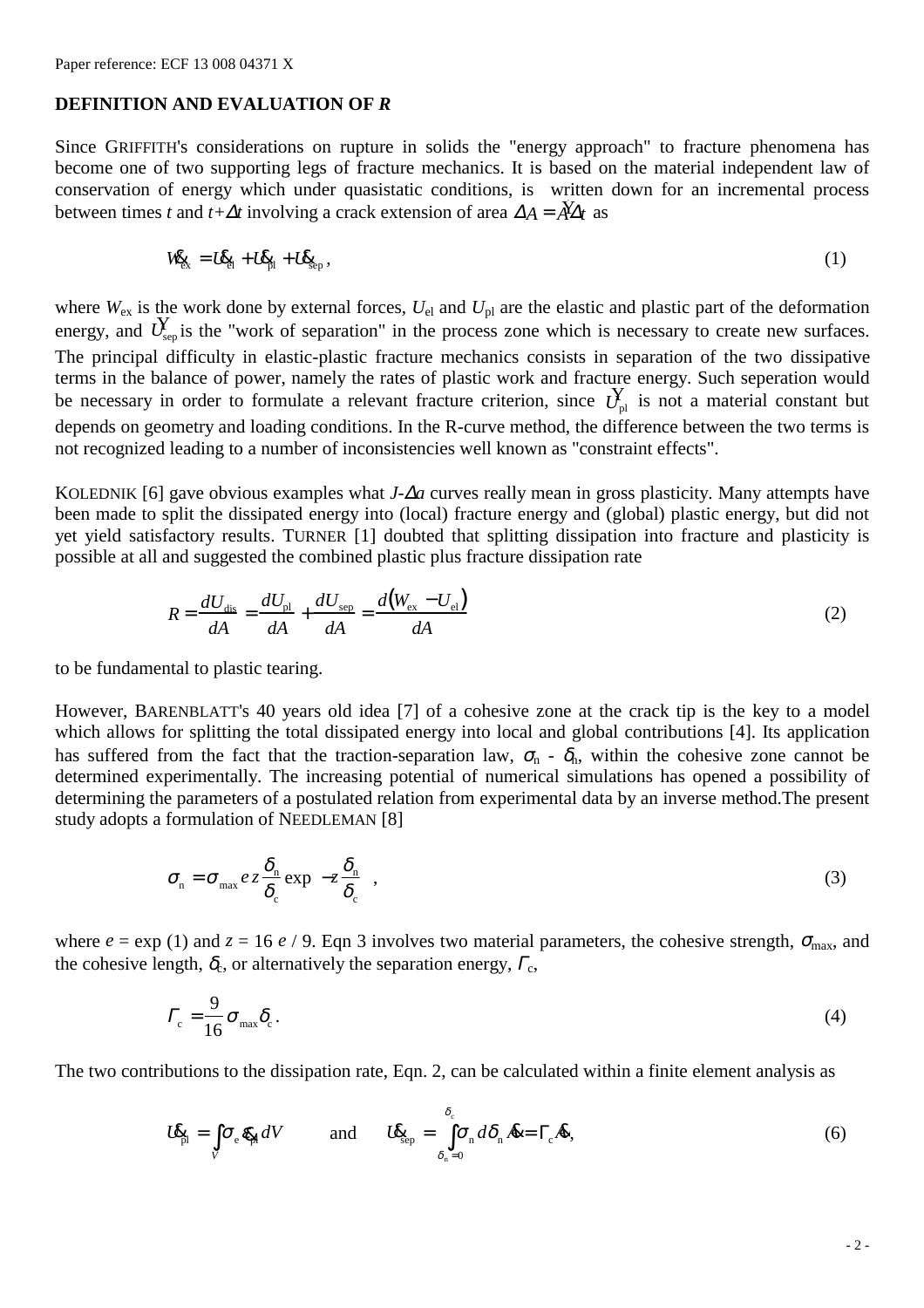respectively, assuming that material damage and final separation occurs in the cohesive zone, only, which is embedded in an elastic-plastic continuums, see Figure 1. The cohesive zone is modelled by special user defined elements in the FE code ABAQUS.





# **RESULTS**

The above model was applied to simulate crack growth in

- a side-grooved M(T),  $2W = 100$  mm,  $a_0/W = 0.49$ , and a side-grooved C(T) specimen,  $W = 50$  mm,  $a_0/W$  $= 0.59$ , respectively, of StE 460, both under conditions of plane strain, see [9, 10], and
- thin centre cracked panels,  $2W = 508$  mm,  $B = 1.0$  mm,  $a_0/W = 0.2$ , 0.35, 0.55, of Al 2024 T3, under condition of plane stress, see [11].

All the simulations are based on experimental tests [12, 13]. Ductile crack initiation occurred under fully plastic conditions in the ferritic steel, and under contained yielding in the aluminium sheets. The cohesive parameters used for the numerical simulations were

•  $\sigma_{\text{max}} = 3.36 \sigma_{\text{Y}} = 1579 \text{ MPa}$  and  $\Gamma_{\text{c}} = 53.3 \text{ N/mm}$  for the side-grooved steel specimens, and  $\sigma_{\text{max}} = 2 \sigma_{\text{Y}} = 570 \text{ MPa}$  and  $\Gamma_{\text{c}} = 17 \text{ N/mm}$  for the thin aluminum sheets.

As has been shown in [9], these parameters will depend on the stress triaxiality, in general, which especially becomes evident from the  $\sigma_{\text{max}}$  values for the plane strain and the plane stress case, respectively.



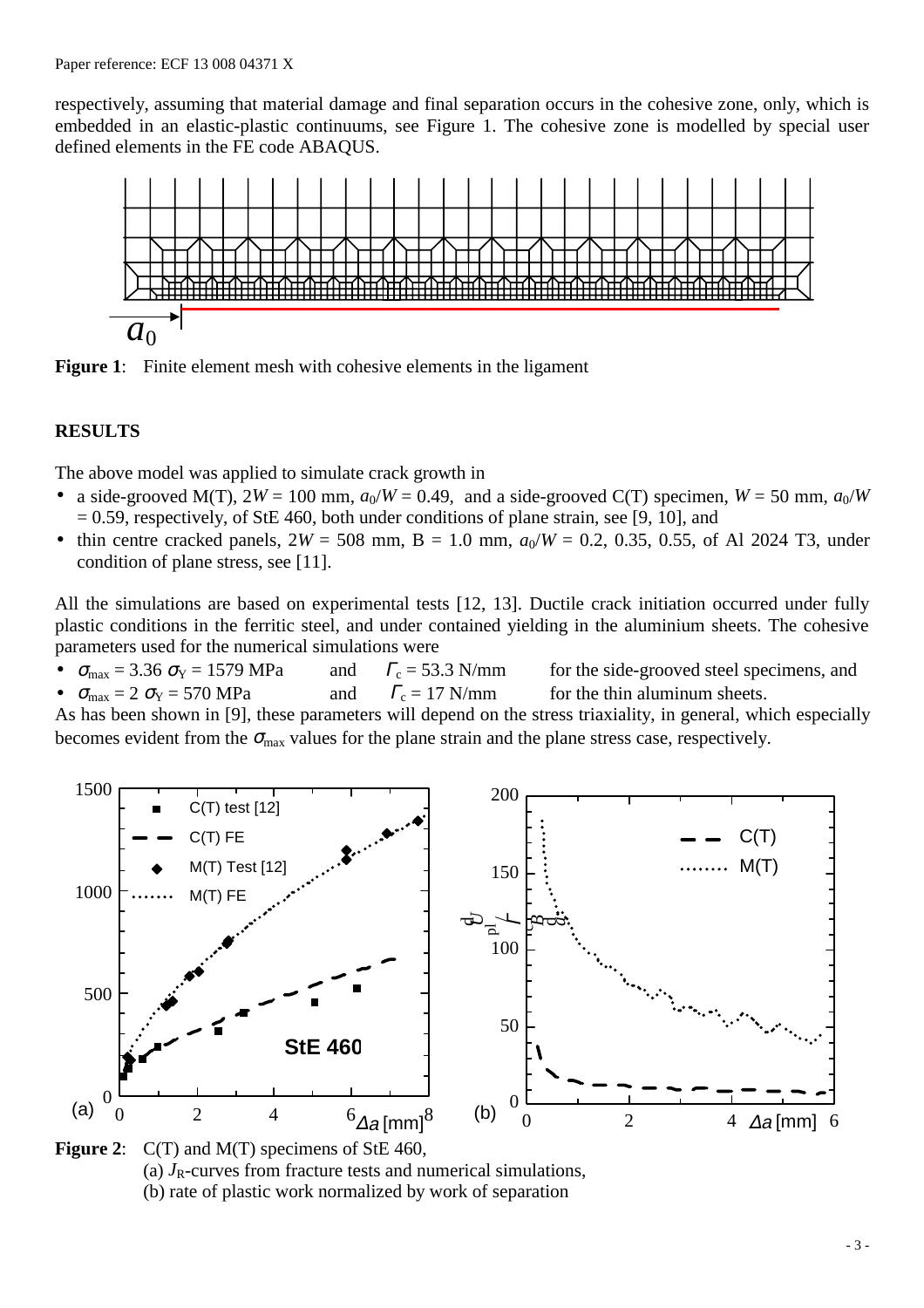Paper reference: ECF 13 008 04371 X

 $\lfloor$ 

Figure 2a shows a comparison of test results [12] with numerical simulations [10] for the M(T) and the C(T) specimen of StE 460 confirming the good performance of the model. The numerically calculated global plastic work per crack increment is shown in Figure 2b. It decreases with crack growth and approaches a stationary value which is around five times higher for the M(T) than for the C(T). And it is by a factor of 10 to 30 for the C(T) and 50 to 150 for the M(T) greater than the local work of separation, which means that for the ferritic steel "fracture resistance", as measured by an R-curve test, is mainly due to global plastic deformation of the specimen or structure. This is confirmed by Figure 3a where a plastic *J* value is calculated from the accumulated plastic work by

$$
J_{\rm pl} \approx \frac{\eta}{W - a_0} \int_0^{\Delta a} \frac{dU_{\rm pl}}{da} da + J_i \quad \text{with} \quad \eta = \begin{cases} 2.26 \text{ for C(T)} \\ 1.0 \quad \text{for M(T)} \end{cases} \tag{7}
$$

and compared to the experimental (total) *J*. This explains the geometry dependence of  $J_R$ -curves as well as the scaling properties of the limit load factor,

$$
R_n = \sigma_Y (W - a_0) \frac{\sigma_Y}{E} \cdot f_Y
$$
\n
$$
f_Y = \begin{cases}\n\frac{2}{\sqrt{3}} \cdot \frac{-\left(1 + 1.702 \frac{a_0}{W}\right) + \left[2.702 + 4.599 \left(\frac{a_0}{W}\right)^2\right]^{1/2}}{1 - \frac{a_0}{W}} & \text{for } C(T) \\
\frac{2}{\sqrt{3}} & \text{for } M(T)\n\end{cases}
$$
\n(9)

with *f*

see [13] and Figure 3b, where the rate of plastic work is normalized by  $R_n$ , bringing the curves of C(T) and M(T) together and thus render transferability.



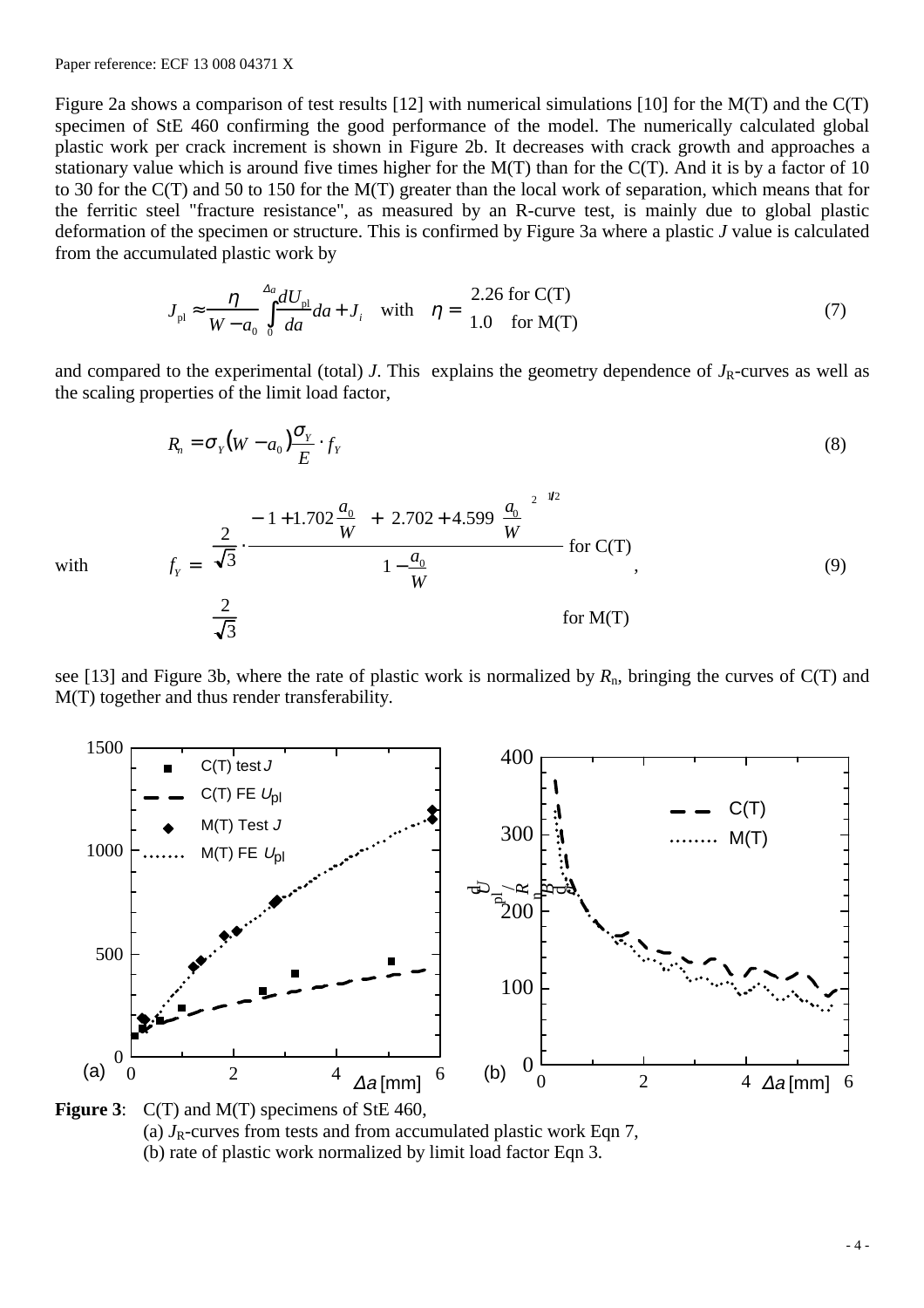Figure 4a displays a comparison of test results [13] with numerical simulations [11] for the thin aluminium centre cracked panels. The numerically calculated dissipated work, i.e. work of global plastic deformation plus local separation, is plotted in Figure 2b increasing almost linearly with crack growth and depending on the initial crack lengths, of course.









As ductile crack initiation occurs under contained yielding the dependence of the dissipation rate on crack extension looks much different, see Figure 5a, from that for the ferritic steel, see Figure 2b. It does not decrease monotonically as in Figure 3b but displays a maximum after 20 to 30 mm of crack growth which